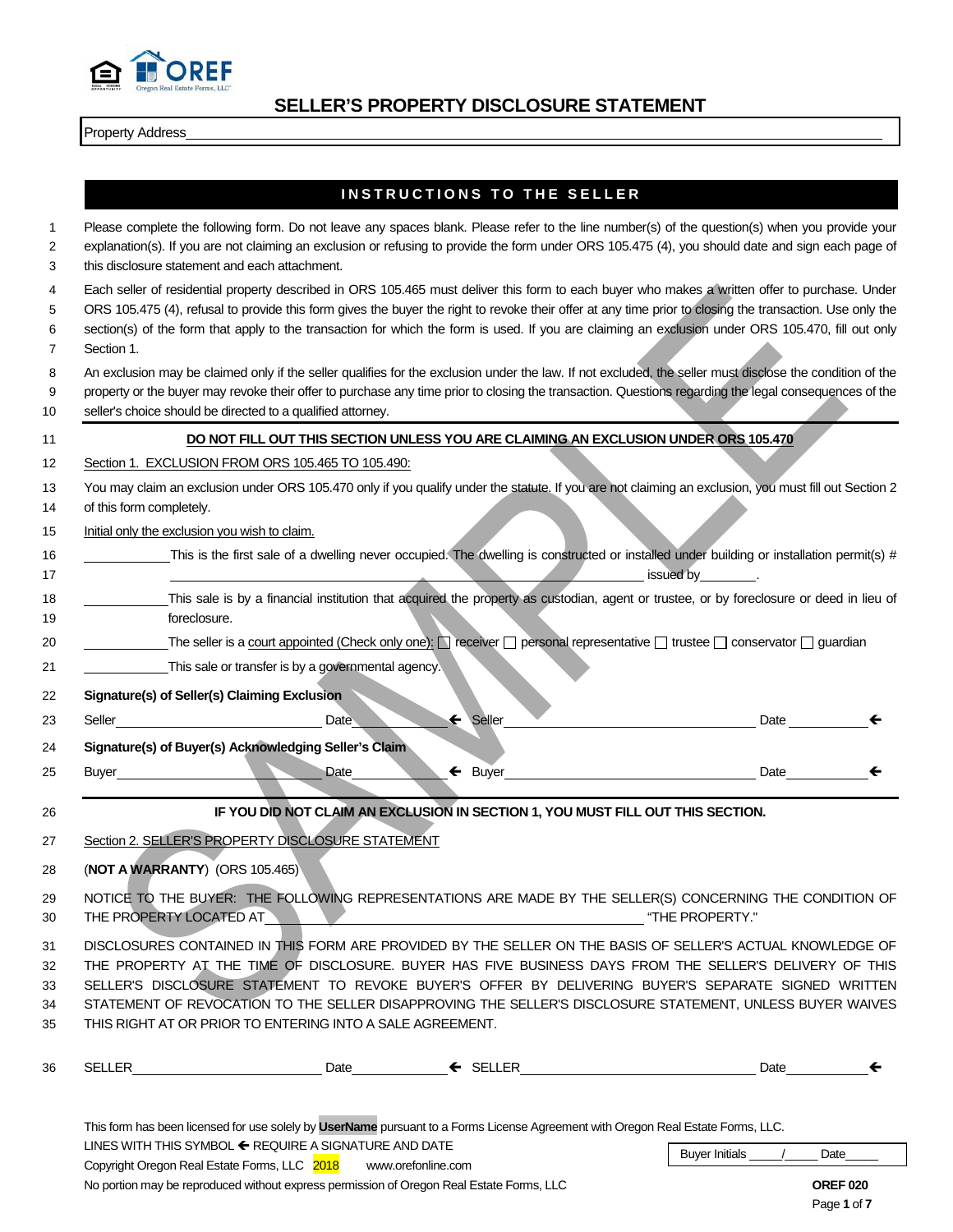

|                      |          | Property Address                                                                                                                                                                                                                                                                                                                                                                                                                          |                 |                 |           |
|----------------------|----------|-------------------------------------------------------------------------------------------------------------------------------------------------------------------------------------------------------------------------------------------------------------------------------------------------------------------------------------------------------------------------------------------------------------------------------------------|-----------------|-----------------|-----------|
| 37<br>38<br>39<br>40 |          | FOR A MORE COMPREHENSIVE EXAMINATION OF THE SPECIFIC CONDITION OF THIS PROPERTY, BUYER IS ADVISED TO OBTAIN<br>AND PAY FOR THE SERVICES OF A QUALIFIED SPECIALIST TO INSPECT THE PROPERTY ON BUYER'S BEHALF INCLUDING, FOR<br>EXAMPLE, ONE OR MORE OF THE FOLLOWING: ARCHITECTS, ENGINEERS, PLUMBERS, ELECTRICIANS, ROOFERS,<br>ENVIRONMENTAL INSPECTORS, BUILDING INSPECTORS, CERTIFIED HOME INSPECTORS, OR PEST AND DRY ROT INSPECTORS. |                 |                 |           |
| 41                   |          | Seller $\Box$ is $\Box$ is not occupying the property.                                                                                                                                                                                                                                                                                                                                                                                    |                 |                 |           |
|                      |          | I. SELLER'S REPRESENTATIONS:                                                                                                                                                                                                                                                                                                                                                                                                              |                 |                 |           |
| 42<br>43<br>44       | buyer.   | The following are representations made by the seller and are not the representations of any financial institution that may have made or may make a<br>loan pertaining to the property, or that may have or take a security interest in the property, or any real estate licensee engaged by the seller or the                                                                                                                             |                 |                 |           |
| 45                   |          | *If you mark yes on items with *, attach a copy or explain on an attached sheet.                                                                                                                                                                                                                                                                                                                                                          |                 |                 |           |
| 46                   | 1. TITLE |                                                                                                                                                                                                                                                                                                                                                                                                                                           |                 |                 |           |
| 47                   | А.       |                                                                                                                                                                                                                                                                                                                                                                                                                                           | $\Box$ No       | □ Unknown       |           |
| 48                   | *B.      |                                                                                                                                                                                                                                                                                                                                                                                                                                           | $\Box$ No       | Unknown         |           |
| 49                   |          | □ First right of refusal □ Option □ Lease or rental agreement □ Other listing □ Life estate                                                                                                                                                                                                                                                                                                                                               |                 |                 |           |
| 50                   | *C       |                                                                                                                                                                                                                                                                                                                                                                                                                                           |                 | $\Box$ Unknown  |           |
| 51                   | *D.      | Are there any encroachments, boundary agreements, boundary disputes or                                                                                                                                                                                                                                                                                                                                                                    |                 |                 |           |
| 52                   |          |                                                                                                                                                                                                                                                                                                                                                                                                                                           | $\Box$ No       | $\Box$ Unknown  |           |
| 53                   | *E.      | Are there any rights of way, easements, licenses, access limitations or                                                                                                                                                                                                                                                                                                                                                                   |                 |                 |           |
| 54                   |          |                                                                                                                                                                                                                                                                                                                                                                                                                                           |                 | $\Box$ Unknown  |           |
| 55                   | *F.      |                                                                                                                                                                                                                                                                                                                                                                                                                                           |                 | $\Box$ Unknown  |           |
| 56                   | *G.      | Are there any governmental studies, designations, zoning overlays, surveys                                                                                                                                                                                                                                                                                                                                                                |                 |                 |           |
| 57                   |          |                                                                                                                                                                                                                                                                                                                                                                                                                                           |                 | $\Box$ Unknown  |           |
| 58                   | *H.      | Are there any pending or existing governmental assessments against the property?  ]Yes* □ No                                                                                                                                                                                                                                                                                                                                              |                 | $\Box$ Unknown  |           |
| 59                   | *I.      |                                                                                                                                                                                                                                                                                                                                                                                                                                           |                 | $\Box$ Unknown  |           |
| 60                   | *J.      |                                                                                                                                                                                                                                                                                                                                                                                                                                           | $\Box$ No       | $\Box$ Unknown  |           |
| 61                   | *K.      | Are there any covenants, conditions, restrictions or private assessments that affect the property? $\Box$ Yes* $\Box$ No                                                                                                                                                                                                                                                                                                                  |                 | $\Box$ Unknown  |           |
| 62                   | *∟.      | Is the property subject to any special tax assessment or tax treatment that may                                                                                                                                                                                                                                                                                                                                                           |                 |                 |           |
| 63                   |          |                                                                                                                                                                                                                                                                                                                                                                                                                                           |                 | $\Box$ Unknown  |           |
| 64                   | 2. WATER |                                                                                                                                                                                                                                                                                                                                                                                                                                           |                 |                 |           |
| 65                   | А.       | Household water                                                                                                                                                                                                                                                                                                                                                                                                                           |                 |                 |           |
| 66                   |          | (1) The source of the water is (check ALL that apply): $\Box$ Public $\Box$ Community $\Box$ Private $\Box$ Other                                                                                                                                                                                                                                                                                                                         |                 |                 |           |
| 67                   |          | (2) Water source information:                                                                                                                                                                                                                                                                                                                                                                                                             |                 |                 |           |
| 68                   |          | *a)                                                                                                                                                                                                                                                                                                                                                                                                                                       |                 | $\Box$ Unknown  |           |
| 69                   |          |                                                                                                                                                                                                                                                                                                                                                                                                                                           | ∣ I No          | $\Box$ Unknown  | $\Box$ NA |
| 70                   |          | *b)                                                                                                                                                                                                                                                                                                                                                                                                                                       |                 | $\Box$ Unknown  | $\Box$ NA |
| 71                   | SELLER   | Date <u> and SELLER Contains and SELLER</u> contains a set of the SELLER contains a set of the SELLER contains a set of the SELLER contains a set of the SELLER contains a set of the SELLER                                                                                                                                                                                                                                              |                 | Date            | ←         |
|                      |          | This form has been licensed for use solely by UserName pursuant to a Forms License Agreement with Oregon Real Estate Forms, LLC.<br>LINES WITH THIS SYMBOL ← REQUIRE A SIGNATURE AND DATE                                                                                                                                                                                                                                                 |                 |                 |           |
|                      |          | Copyright Oregon Real Estate Forms, LLC 2018<br>www.orefonline.com                                                                                                                                                                                                                                                                                                                                                                        | Buyer Initials_ | Date            |           |
|                      |          | No portion may be reproduced without express permission of Oregon Real Estate Forms, LLC                                                                                                                                                                                                                                                                                                                                                  |                 | <b>OREF 020</b> |           |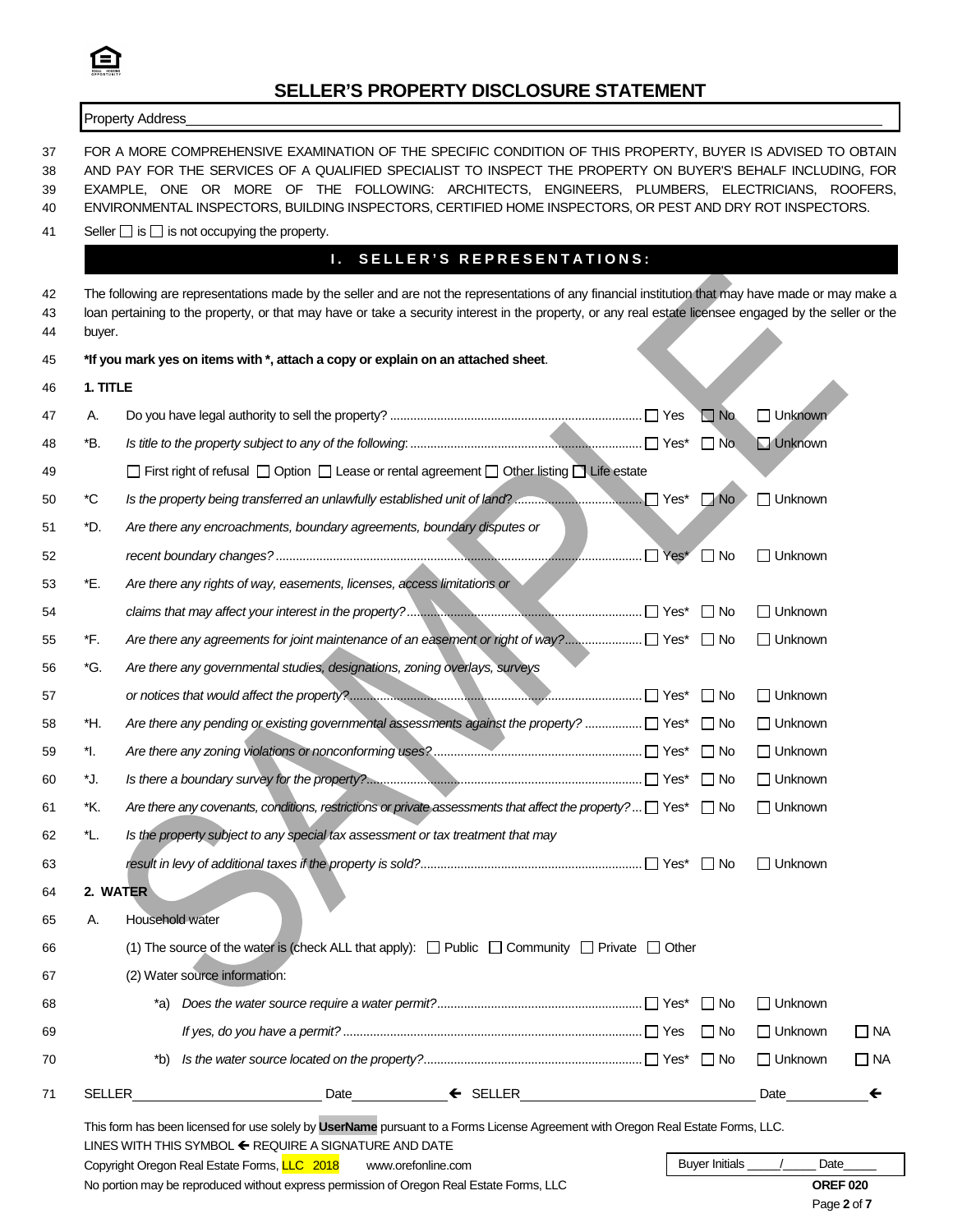

|     | Property Address                                                                       |            |           |                   |           |
|-----|----------------------------------------------------------------------------------------|------------|-----------|-------------------|-----------|
|     |                                                                                        |            |           | $\Box$ Unknown    | $\Box$ NA |
|     | Is there an easement (recorded or unrecorded) for your access to or<br>*c)             |            |           |                   |           |
|     |                                                                                        |            |           | $\Box$ Unknown    |           |
|     | If the source of water is from a well or spring, have you had any of<br>d)             |            |           |                   |           |
|     |                                                                                        |            | $\Box$ No | $\Box$ Unknown    | $\Box$ NA |
|     | $\Box$ Flow test $\Box$ Bacteria test $\Box$ Chemical contents test                    |            |           |                   |           |
|     | *e)                                                                                    |            |           | $\Box$ Unknown    |           |
|     | (3)                                                                                    |            | $\Box$ No | $\Box$ Unknown    |           |
|     | $\Box$ Leased $\Box$ Owned                                                             |            |           |                   |           |
| В.  | Irrigation                                                                             |            |           |                   |           |
|     |                                                                                        |            | $\Box$ No | $\Box$ Unknown    |           |
|     |                                                                                        |            | $\Box$ No | $\Box$ Unknown    | $\Box$ NA |
|     |                                                                                        |            |           | $\Box$ Unknown    | $\Box$ NA |
| C.  | Outdoor sprinkler system                                                               |            |           |                   |           |
|     | (1)                                                                                    |            |           | $\Box$ Unknown    |           |
|     | (2)                                                                                    |            | l INo     | $\Box$ Unknown    | $\Box$ NA |
|     | (3)                                                                                    |            | l INo     | $\Box$ Unknown    | $\Box$ NA |
|     | 3. SEWAGE SYSTEM                                                                       |            |           |                   |           |
| A   |                                                                                        |            | l INo     | $\Box$ Unknown    |           |
| В.  | Are there any new public or community sewage systems proposed for the property?  T Yes |            | l INo     | $\Box$ Unknown    |           |
| C.  |                                                                                        |            | $\Box$ No | $\Box$ Unknown    |           |
|     |                                                                                        |            |           | $\Box$ Unknown    | $\Box$ NA |
|     |                                                                                        |            | $\Box$ No | $\Box$ Unknown    | $\Box$ NA |
|     |                                                                                        |            |           | $\Box$ Unknown    | $\Box$ NA |
|     |                                                                                        |            | $\Box$ No | $\Box$ Unknown    | $\Box$ NA |
|     |                                                                                        |            | $\Box$ No | $\Box$ Unknown    | $\Box$ NA |
|     |                                                                                        |            |           |                   | $\Box$ NA |
|     | (6) Does the system have a pump?                                                       | $\Box$ Yes | $\Box$ No | $\Box$ Unknown    | $\Box$ NA |
|     | (7) Does the system have a treatment unit such as a sand filter or an aerobic unit?    | $\Box$ Yes | $\Box$ No | $\Box$ Unknown    | $\Box$ NA |
|     | (8) *Is a service contract for routine maintenance required for the system?            | $\Box$ Yes | $\Box$ No | $\Box$ Unknown    | $\Box$ NA |
|     | (9) Are all components of the system located on the property?                          | $\Box$ Yes | $\Box$ No | $\Box$ Unknown    | $\Box$ NA |
| *D. |                                                                                        |            | $\Box$ No | $\Box$ Unknown    |           |
| Е.  |                                                                                        |            | $\Box$ No | $\Box$ Unknown    |           |
|     | SELLER <b>SELLER</b>                                                                   |            |           | Date $\leftarrow$ |           |

This form has been licensed for use solely by **UserName** pursuant to a Forms License Agreement with Oregon Real Estate Forms, LLC. LINES WITH THIS SYMBOL REQUIRE A SIGNATURE AND DATE

| LINES WITH THIS SYMBOL TREQUIRE A SIGNATURE AND DATE. |  |                    |
|-------------------------------------------------------|--|--------------------|
| Copyright Oregon Real Estate Forms, LLC 2018          |  | www.orefonline.com |

Buyer Initials \_\_\_\_\_\_/\_\_\_\_\_\_ Date\_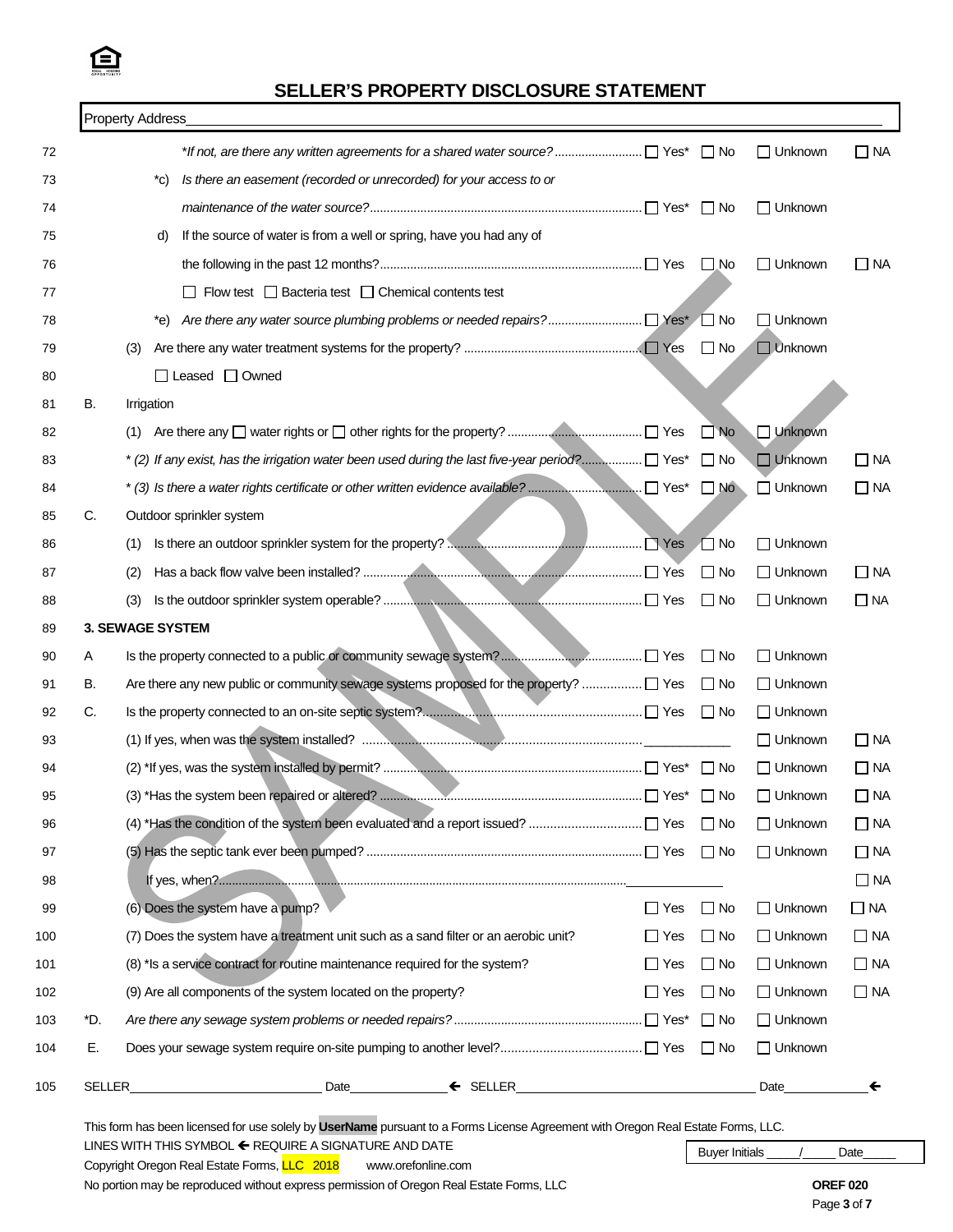

| <b>Property Address</b> |  |
|-------------------------|--|
|-------------------------|--|

| 106        |               |     | <b>4. DWELLING INSULATION</b>                                                                                                    |           |                                                                                                                                                                                                                                |              |
|------------|---------------|-----|----------------------------------------------------------------------------------------------------------------------------------|-----------|--------------------------------------------------------------------------------------------------------------------------------------------------------------------------------------------------------------------------------|--------------|
| 107        | А.            |     | Is there insulation in the:                                                                                                      |           |                                                                                                                                                                                                                                |              |
| 108        |               |     |                                                                                                                                  | $\Box$ No | $\Box$ Unknown                                                                                                                                                                                                                 |              |
| 109        |               |     |                                                                                                                                  | $\Box$ No | $\Box$ Unknown                                                                                                                                                                                                                 |              |
| 110        |               |     |                                                                                                                                  | $\Box$ No | $\Box$ Unknown                                                                                                                                                                                                                 |              |
| 111        | В.            |     |                                                                                                                                  | $\Box$ No | $\Box$ Unknown                                                                                                                                                                                                                 |              |
| 112        |               |     | <b>5. DWELLING STRUCTURE</b>                                                                                                     |           |                                                                                                                                                                                                                                |              |
| 113        | *A.           |     |                                                                                                                                  | $\Box$ No | $\Box$ Unknown                                                                                                                                                                                                                 |              |
| 114        |               |     |                                                                                                                                  | $\Box$ No | $\Box$ Unknown                                                                                                                                                                                                                 | $\Box$ NA    |
| 115        | В.            |     |                                                                                                                                  | $\Box$ No | $\Box$ Unknown                                                                                                                                                                                                                 |              |
| 116        |               |     |                                                                                                                                  | $\Box$ No | □ Unknown                                                                                                                                                                                                                      | $\Box$ NA    |
| 117        |               |     |                                                                                                                                  | $\Box$ No | $\Box$ Unknown                                                                                                                                                                                                                 | $\Box$ NA    |
| 118        |               |     |                                                                                                                                  | $\Box$ No | $\Box$ Unknown                                                                                                                                                                                                                 | $\Box$ NA    |
| 119        | C.            |     |                                                                                                                                  | $\Box$ No | $\Box$ Unknown                                                                                                                                                                                                                 |              |
| 120        | D.            |     | Are there carbon monoxide alarms?<br>$\ldots$ $\Box$ Yes                                                                         | $\Box$ No | $\Box$ Unknown                                                                                                                                                                                                                 |              |
| 121        | Е.            |     | Is there a woodstove or fireplace insert included in the sale?<br>$\ldots \Box$ Yes                                              | $\Box$ No | $\Box$ Unknown                                                                                                                                                                                                                 |              |
| 122        |               |     | *If yes, what is the make?<br><u> and</u> the make?                                                                              |           |                                                                                                                                                                                                                                |              |
| 123        |               |     |                                                                                                                                  | $\Box$ No | $\Box$ Unknown                                                                                                                                                                                                                 | $\Box$ NA    |
| 124<br>125 |               |     | *If yes, is a certification label issued by the United States Environmental Protection Agency (EPA) or the                       | $\Box$ No | $\Box$ Unknown                                                                                                                                                                                                                 | $\Box$ NA    |
| 126        | *F.           |     | Has pest and dry rot, structural or "whole house" inspection been done within the last three years? [ Yes*                       | $\Box$ No | $\Box$ Unknown                                                                                                                                                                                                                 |              |
| 127        | *G.           |     | Are there any moisture problems, areas of water penetration, mildew odors                                                        |           |                                                                                                                                                                                                                                |              |
| 128        |               |     |                                                                                                                                  |           | $\Box$ Unknown                                                                                                                                                                                                                 |              |
| 129        |               |     | *If yes, explain on attached sheet the frequency and extent of problem and any insurance claims, repairs or remediation done.    |           |                                                                                                                                                                                                                                |              |
| 130        | Н.            |     |                                                                                                                                  | $\Box$ No | $\Box$ Unknown                                                                                                                                                                                                                 |              |
| 131        | I.            |     | Are there any materials used in the construction of the structure that are or                                                    |           |                                                                                                                                                                                                                                |              |
| 132        |               |     |                                                                                                                                  |           | $\Box$ Unknown                                                                                                                                                                                                                 |              |
| 133        |               |     | If yes, what are the materials?<br><u> 1980 - Johann Barbara, martxa alemaniar amerikan a</u>                                    |           |                                                                                                                                                                                                                                |              |
| 134        |               | (1) |                                                                                                                                  | $\Box$ No | $\Box$ Unknown                                                                                                                                                                                                                 | $\Box$ NA    |
| 135        |               | (2) |                                                                                                                                  | $\Box$ No | $\Box$ Unknown                                                                                                                                                                                                                 | $\Box$ NA    |
| 136        |               | (3) |                                                                                                                                  | $\Box$ No | $\Box$ Unknown                                                                                                                                                                                                                 | $\Box$ NA    |
| 137        |               | (4) | Have there ever been claims filed for these materials by you or by previous owners? [ Yes                                        | $\Box$ No | $\Box$ Unknown                                                                                                                                                                                                                 | $\square$ NA |
| 138        |               |     |                                                                                                                                  |           |                                                                                                                                                                                                                                | $\Box$ NA    |
| 139        |               | (5) |                                                                                                                                  | $\Box$ No | $\Box$ Unknown                                                                                                                                                                                                                 | $\Box$ NA    |
| 140        | <b>SELLER</b> |     | <u>Date Design → Date</u> Date Design → SELLER → SELLER                                                                          |           | Date and the state of the state of the state of the state of the state of the state of the state of the state of the state of the state of the state of the state of the state of the state of the state of the state of the s | $\leftarrow$ |
|            |               |     | This form has been licensed for use solely by UserName pursuant to a Forms License Agreement with Oregon Real Estate Forms, LLC. |           |                                                                                                                                                                                                                                |              |
|            |               |     | LINES WITH THIS SYMBOL ← REQUIRE A SIGNATURE AND DATE<br>Copyright Oregon Real Estate Forms, LLC 2018                            |           | Buyer Initials /                                                                                                                                                                                                               | Date         |
|            |               |     | www.orefonline.com                                                                                                               |           |                                                                                                                                                                                                                                |              |

No portion may be reproduced without express permission of Oregon Real Estate Forms, LLC **OREF 020**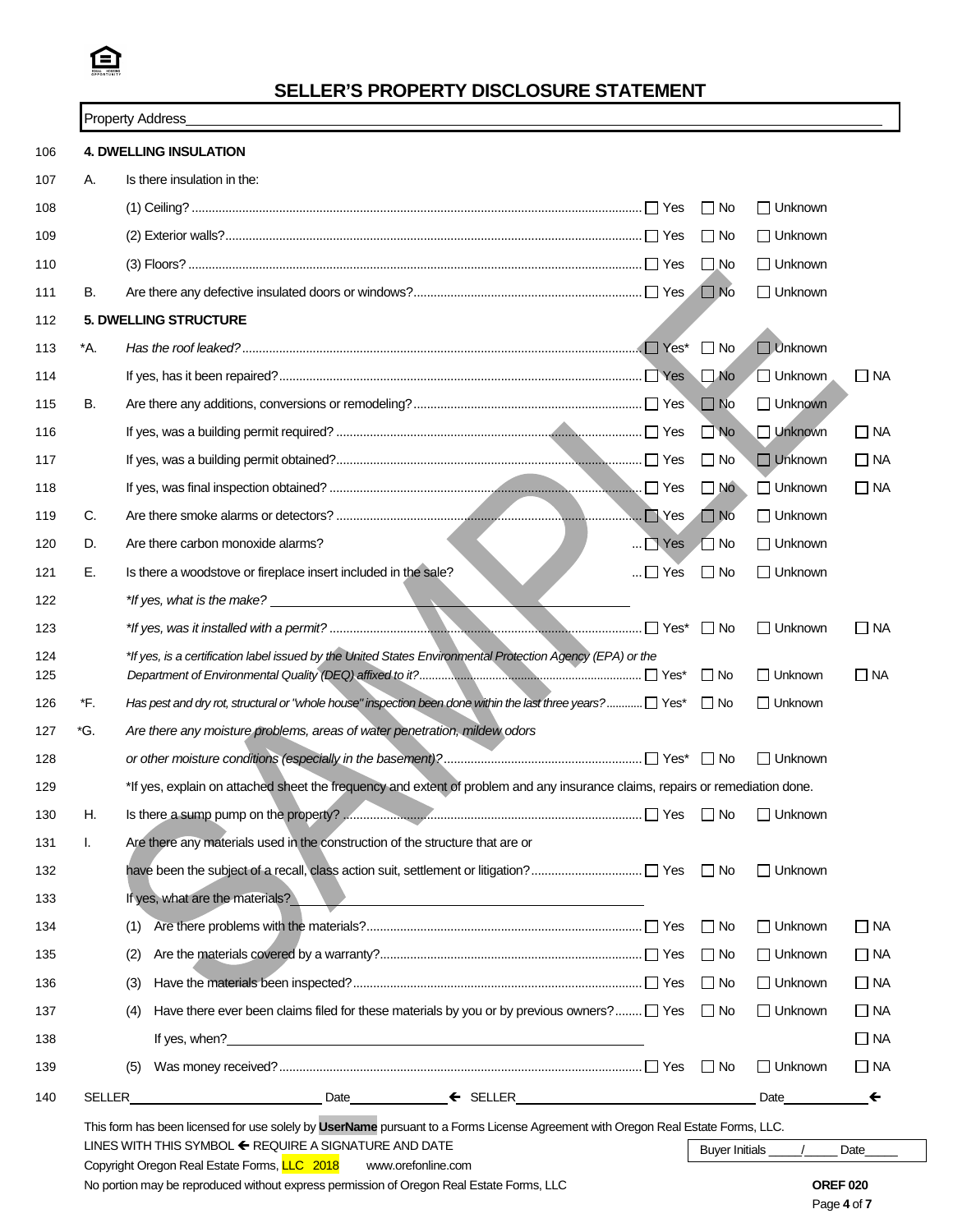

| $\Box$ No<br>$\Box$ Unknown<br>141<br>(6)<br>$\Box$ Na<br><b>6. DWELLING SYSTEMS AND FIXTURES</b><br>If the following systems or fixtures are included in the purchase price, are they in good working order on the date this form is signed by Seller?<br>$\square$ No<br>$\Box$ Unknown<br>А.<br>В.<br>$\Box$ Unknown<br>$\Box$ No<br>C.<br>$\Box$ No<br>$\Box$ Unknown<br>D.<br><b>□ Unknown</b><br>∏NA.<br>1 I No<br>Е<br>Unknown<br>$\Box$ NA<br>$\Box$ No<br>F.<br>$\Box$ Unknown<br>$\Box$ No<br>$\Box$ NA<br>$\Box$ Unknown<br>G.<br>$\Box$ No<br>$\Box$ NA<br>Н.<br>Heating and cooling systems<br>$\blacksquare$ No<br>$\Box$ Unknown<br>$\Box$ NA<br>$\Box$ Unknown<br>$\Box$ No<br>$\Box$ NA<br>Unknown<br>$\Box$ No<br>$\Box$ NA<br>I.<br>Are there any materials or products used in the systems and fixtures<br>J.<br>that are or have been the subject of a recall, class action settlement or other litigations? $\Box$ Yes<br>$\Box$ No<br>$\Box$ Unknown<br>If yes, what product?<br><u> Andreas Andreas Andreas Andreas Andreas Andreas Andreas Andreas Andreas Andreas Andreas Andreas Andreas Andreas Andreas Andreas Andreas Andreas Andreas Andreas Andreas Andreas Andreas Andreas Andreas Andreas Andreas Andr</u><br>$\Box$ Unknown<br>$\Box$ Na<br>l I No<br>(1)<br>$\Box$ Unknown<br>$\Box$ NA<br>(2)<br>l I No<br>$\Box$ Unknown<br>$\Box$ NA<br>(3)<br>l I No<br>$\Box$ No<br>$\Box$ Unknown<br>$\Box$ NA<br>(4)<br>$\blacksquare$<br>If yes, when?<br>$\Box$ Unknown<br>$\Box$ Na<br>l I No<br>(5)<br>$\Box$ No<br><b>□ Unknown</b><br>∐ NA<br>(6)<br>7. COMMON INTEREST<br>А.<br>∐ No<br> _  Unknown<br>Name of Association or Other Governing Entity Name of Association of the New York Changes and New York Changes<br><b>Contact Person</b><br><b>Phone Number Example 2014</b><br><b>Address</b><br><u> 1989 - Johann Barbara, martin amerikan basal da</u><br>□ Month □ Year<br>В.<br>Regular periodic assessments: \$<br>$\Box$ Other<br>per |
|--------------------------------------------------------------------------------------------------------------------------------------------------------------------------------------------------------------------------------------------------------------------------------------------------------------------------------------------------------------------------------------------------------------------------------------------------------------------------------------------------------------------------------------------------------------------------------------------------------------------------------------------------------------------------------------------------------------------------------------------------------------------------------------------------------------------------------------------------------------------------------------------------------------------------------------------------------------------------------------------------------------------------------------------------------------------------------------------------------------------------------------------------------------------------------------------------------------------------------------------------------------------------------------------------------------------------------------------------------------------------------------------------------------------------------------------------------------------------------------------------------------------------------------------------------------------------------------------------------------------------------------------------------------------------------------------------------------------------------------------------------------------------------------------------------------------------------------------------------------------------------------------------------------------------------------------------------------------------------------|
| 142<br>143<br>144<br>145<br>146<br>147<br>148<br>149<br>150<br>151                                                                                                                                                                                                                                                                                                                                                                                                                                                                                                                                                                                                                                                                                                                                                                                                                                                                                                                                                                                                                                                                                                                                                                                                                                                                                                                                                                                                                                                                                                                                                                                                                                                                                                                                                                                                                                                                                                                   |
|                                                                                                                                                                                                                                                                                                                                                                                                                                                                                                                                                                                                                                                                                                                                                                                                                                                                                                                                                                                                                                                                                                                                                                                                                                                                                                                                                                                                                                                                                                                                                                                                                                                                                                                                                                                                                                                                                                                                                                                      |
|                                                                                                                                                                                                                                                                                                                                                                                                                                                                                                                                                                                                                                                                                                                                                                                                                                                                                                                                                                                                                                                                                                                                                                                                                                                                                                                                                                                                                                                                                                                                                                                                                                                                                                                                                                                                                                                                                                                                                                                      |
|                                                                                                                                                                                                                                                                                                                                                                                                                                                                                                                                                                                                                                                                                                                                                                                                                                                                                                                                                                                                                                                                                                                                                                                                                                                                                                                                                                                                                                                                                                                                                                                                                                                                                                                                                                                                                                                                                                                                                                                      |
|                                                                                                                                                                                                                                                                                                                                                                                                                                                                                                                                                                                                                                                                                                                                                                                                                                                                                                                                                                                                                                                                                                                                                                                                                                                                                                                                                                                                                                                                                                                                                                                                                                                                                                                                                                                                                                                                                                                                                                                      |
|                                                                                                                                                                                                                                                                                                                                                                                                                                                                                                                                                                                                                                                                                                                                                                                                                                                                                                                                                                                                                                                                                                                                                                                                                                                                                                                                                                                                                                                                                                                                                                                                                                                                                                                                                                                                                                                                                                                                                                                      |
| 152                                                                                                                                                                                                                                                                                                                                                                                                                                                                                                                                                                                                                                                                                                                                                                                                                                                                                                                                                                                                                                                                                                                                                                                                                                                                                                                                                                                                                                                                                                                                                                                                                                                                                                                                                                                                                                                                                                                                                                                  |
| 153<br>154<br>155<br>156<br>157<br>158<br>159<br>160<br>161<br>162<br>163<br>164<br>165<br>166<br>167<br>168<br>169<br>170                                                                                                                                                                                                                                                                                                                                                                                                                                                                                                                                                                                                                                                                                                                                                                                                                                                                                                                                                                                                                                                                                                                                                                                                                                                                                                                                                                                                                                                                                                                                                                                                                                                                                                                                                                                                                                                           |
|                                                                                                                                                                                                                                                                                                                                                                                                                                                                                                                                                                                                                                                                                                                                                                                                                                                                                                                                                                                                                                                                                                                                                                                                                                                                                                                                                                                                                                                                                                                                                                                                                                                                                                                                                                                                                                                                                                                                                                                      |
|                                                                                                                                                                                                                                                                                                                                                                                                                                                                                                                                                                                                                                                                                                                                                                                                                                                                                                                                                                                                                                                                                                                                                                                                                                                                                                                                                                                                                                                                                                                                                                                                                                                                                                                                                                                                                                                                                                                                                                                      |
|                                                                                                                                                                                                                                                                                                                                                                                                                                                                                                                                                                                                                                                                                                                                                                                                                                                                                                                                                                                                                                                                                                                                                                                                                                                                                                                                                                                                                                                                                                                                                                                                                                                                                                                                                                                                                                                                                                                                                                                      |
|                                                                                                                                                                                                                                                                                                                                                                                                                                                                                                                                                                                                                                                                                                                                                                                                                                                                                                                                                                                                                                                                                                                                                                                                                                                                                                                                                                                                                                                                                                                                                                                                                                                                                                                                                                                                                                                                                                                                                                                      |
|                                                                                                                                                                                                                                                                                                                                                                                                                                                                                                                                                                                                                                                                                                                                                                                                                                                                                                                                                                                                                                                                                                                                                                                                                                                                                                                                                                                                                                                                                                                                                                                                                                                                                                                                                                                                                                                                                                                                                                                      |
|                                                                                                                                                                                                                                                                                                                                                                                                                                                                                                                                                                                                                                                                                                                                                                                                                                                                                                                                                                                                                                                                                                                                                                                                                                                                                                                                                                                                                                                                                                                                                                                                                                                                                                                                                                                                                                                                                                                                                                                      |
|                                                                                                                                                                                                                                                                                                                                                                                                                                                                                                                                                                                                                                                                                                                                                                                                                                                                                                                                                                                                                                                                                                                                                                                                                                                                                                                                                                                                                                                                                                                                                                                                                                                                                                                                                                                                                                                                                                                                                                                      |
|                                                                                                                                                                                                                                                                                                                                                                                                                                                                                                                                                                                                                                                                                                                                                                                                                                                                                                                                                                                                                                                                                                                                                                                                                                                                                                                                                                                                                                                                                                                                                                                                                                                                                                                                                                                                                                                                                                                                                                                      |
|                                                                                                                                                                                                                                                                                                                                                                                                                                                                                                                                                                                                                                                                                                                                                                                                                                                                                                                                                                                                                                                                                                                                                                                                                                                                                                                                                                                                                                                                                                                                                                                                                                                                                                                                                                                                                                                                                                                                                                                      |
|                                                                                                                                                                                                                                                                                                                                                                                                                                                                                                                                                                                                                                                                                                                                                                                                                                                                                                                                                                                                                                                                                                                                                                                                                                                                                                                                                                                                                                                                                                                                                                                                                                                                                                                                                                                                                                                                                                                                                                                      |
|                                                                                                                                                                                                                                                                                                                                                                                                                                                                                                                                                                                                                                                                                                                                                                                                                                                                                                                                                                                                                                                                                                                                                                                                                                                                                                                                                                                                                                                                                                                                                                                                                                                                                                                                                                                                                                                                                                                                                                                      |
|                                                                                                                                                                                                                                                                                                                                                                                                                                                                                                                                                                                                                                                                                                                                                                                                                                                                                                                                                                                                                                                                                                                                                                                                                                                                                                                                                                                                                                                                                                                                                                                                                                                                                                                                                                                                                                                                                                                                                                                      |
|                                                                                                                                                                                                                                                                                                                                                                                                                                                                                                                                                                                                                                                                                                                                                                                                                                                                                                                                                                                                                                                                                                                                                                                                                                                                                                                                                                                                                                                                                                                                                                                                                                                                                                                                                                                                                                                                                                                                                                                      |
|                                                                                                                                                                                                                                                                                                                                                                                                                                                                                                                                                                                                                                                                                                                                                                                                                                                                                                                                                                                                                                                                                                                                                                                                                                                                                                                                                                                                                                                                                                                                                                                                                                                                                                                                                                                                                                                                                                                                                                                      |
|                                                                                                                                                                                                                                                                                                                                                                                                                                                                                                                                                                                                                                                                                                                                                                                                                                                                                                                                                                                                                                                                                                                                                                                                                                                                                                                                                                                                                                                                                                                                                                                                                                                                                                                                                                                                                                                                                                                                                                                      |
|                                                                                                                                                                                                                                                                                                                                                                                                                                                                                                                                                                                                                                                                                                                                                                                                                                                                                                                                                                                                                                                                                                                                                                                                                                                                                                                                                                                                                                                                                                                                                                                                                                                                                                                                                                                                                                                                                                                                                                                      |
|                                                                                                                                                                                                                                                                                                                                                                                                                                                                                                                                                                                                                                                                                                                                                                                                                                                                                                                                                                                                                                                                                                                                                                                                                                                                                                                                                                                                                                                                                                                                                                                                                                                                                                                                                                                                                                                                                                                                                                                      |
|                                                                                                                                                                                                                                                                                                                                                                                                                                                                                                                                                                                                                                                                                                                                                                                                                                                                                                                                                                                                                                                                                                                                                                                                                                                                                                                                                                                                                                                                                                                                                                                                                                                                                                                                                                                                                                                                                                                                                                                      |
| $\Box$ Unknown<br>*C.                                                                                                                                                                                                                                                                                                                                                                                                                                                                                                                                                                                                                                                                                                                                                                                                                                                                                                                                                                                                                                                                                                                                                                                                                                                                                                                                                                                                                                                                                                                                                                                                                                                                                                                                                                                                                                                                                                                                                                |
| Are there shared "common areas" or joint maintenance agreement for facilities like walls, fences,<br>D.<br>172                                                                                                                                                                                                                                                                                                                                                                                                                                                                                                                                                                                                                                                                                                                                                                                                                                                                                                                                                                                                                                                                                                                                                                                                                                                                                                                                                                                                                                                                                                                                                                                                                                                                                                                                                                                                                                                                       |
| pools, tennis courts, walkways or other areas co-owned in undivided interest with others?  T Yes<br>$\Box$ No<br>$\Box$ Unknown                                                                                                                                                                                                                                                                                                                                                                                                                                                                                                                                                                                                                                                                                                                                                                                                                                                                                                                                                                                                                                                                                                                                                                                                                                                                                                                                                                                                                                                                                                                                                                                                                                                                                                                                                                                                                                                      |
| Е.<br>Is the Home Owners' Association or other governing entity a party to                                                                                                                                                                                                                                                                                                                                                                                                                                                                                                                                                                                                                                                                                                                                                                                                                                                                                                                                                                                                                                                                                                                                                                                                                                                                                                                                                                                                                                                                                                                                                                                                                                                                                                                                                                                                                                                                                                           |
| $\Box$ Unknown<br>$\Box$ NA                                                                                                                                                                                                                                                                                                                                                                                                                                                                                                                                                                                                                                                                                                                                                                                                                                                                                                                                                                                                                                                                                                                                                                                                                                                                                                                                                                                                                                                                                                                                                                                                                                                                                                                                                                                                                                                                                                                                                          |
| Date<br>$\leftarrow$                                                                                                                                                                                                                                                                                                                                                                                                                                                                                                                                                                                                                                                                                                                                                                                                                                                                                                                                                                                                                                                                                                                                                                                                                                                                                                                                                                                                                                                                                                                                                                                                                                                                                                                                                                                                                                                                                                                                                                 |
| This form has been licensed for use solely by UserName pursuant to a Forms License Agreement with Oregon Real Estate Forms, LLC.                                                                                                                                                                                                                                                                                                                                                                                                                                                                                                                                                                                                                                                                                                                                                                                                                                                                                                                                                                                                                                                                                                                                                                                                                                                                                                                                                                                                                                                                                                                                                                                                                                                                                                                                                                                                                                                     |
| LINES WITH THIS SYMBOL ← REQUIRE A SIGNATURE AND DATE<br>Buyer Initials<br>Date                                                                                                                                                                                                                                                                                                                                                                                                                                                                                                                                                                                                                                                                                                                                                                                                                                                                                                                                                                                                                                                                                                                                                                                                                                                                                                                                                                                                                                                                                                                                                                                                                                                                                                                                                                                                                                                                                                      |
| Copyright Oregon Real Estate Forms, LLC 2018<br>www.orefonline.com<br>No portion may be reproduced without express permission of Oregon Real Estate Forms, LLC<br><b>OREF 020</b>                                                                                                                                                                                                                                                                                                                                                                                                                                                                                                                                                                                                                                                                                                                                                                                                                                                                                                                                                                                                                                                                                                                                                                                                                                                                                                                                                                                                                                                                                                                                                                                                                                                                                                                                                                                                    |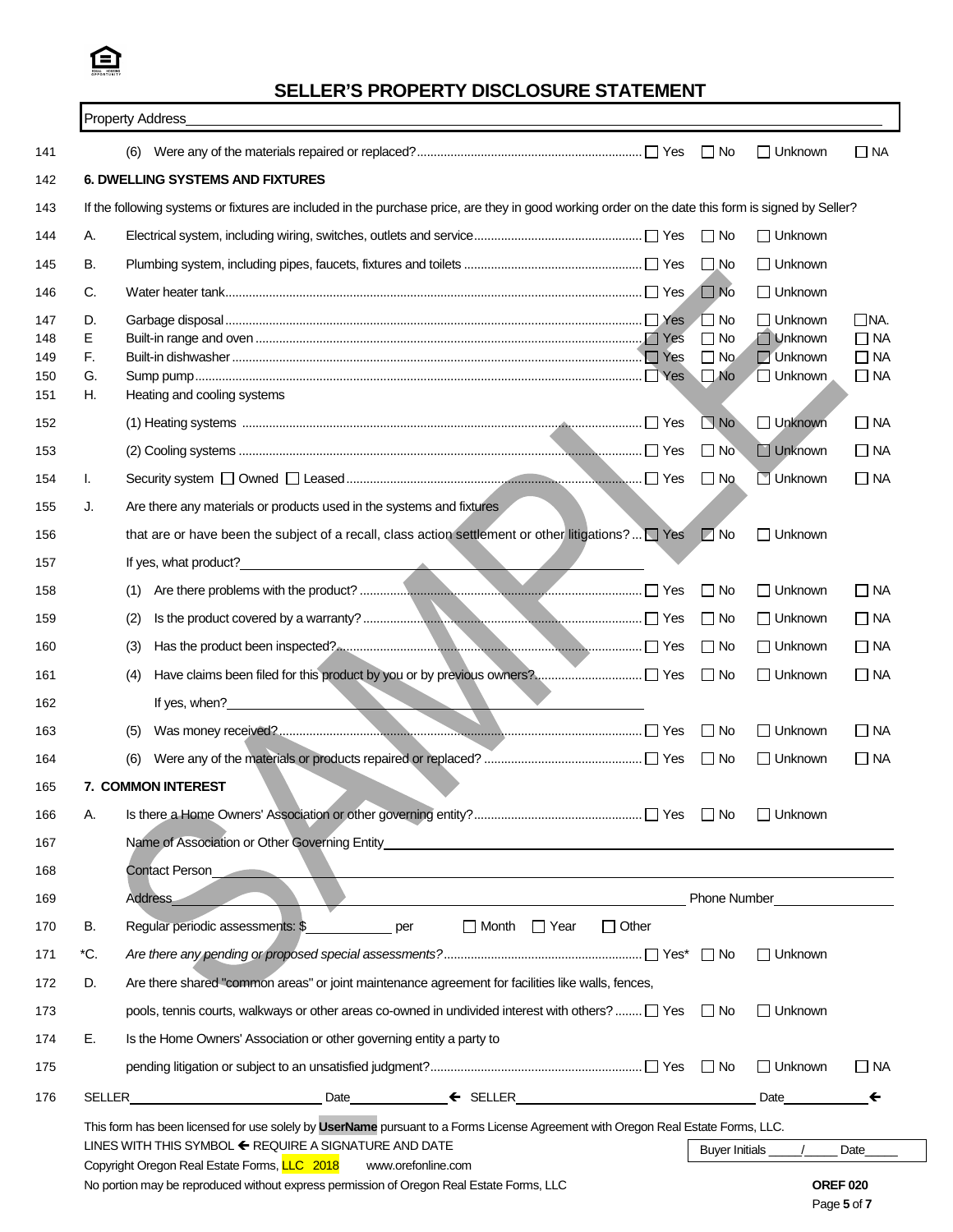

I

# **SELLER'S PROPERTY DISCLOSURE STATEMENT**

| F.     | <b>Property Address</b><br>Is the property in violation of recorded covenants, conditions and                                                                                                                                                                                                                                                                                                                                              |            |                |           |
|--------|--------------------------------------------------------------------------------------------------------------------------------------------------------------------------------------------------------------------------------------------------------------------------------------------------------------------------------------------------------------------------------------------------------------------------------------------|------------|----------------|-----------|
|        | restrictions or in violation of other bylaws or governing rules, whether recorded or not? [ Yes                                                                                                                                                                                                                                                                                                                                            | $\Box$ No  | $\Box$ Unknown | $\Box$ Na |
|        | 8. SEISMIC                                                                                                                                                                                                                                                                                                                                                                                                                                 |            |                |           |
|        |                                                                                                                                                                                                                                                                                                                                                                                                                                            | $\Box$ No  | <b>Unknown</b> |           |
|        |                                                                                                                                                                                                                                                                                                                                                                                                                                            | $\Box$ No  | <b>Unknown</b> |           |
|        | 9. GENERAL                                                                                                                                                                                                                                                                                                                                                                                                                                 |            |                |           |
| А.     | Are there problems with settling, soil, standing water or drainage on                                                                                                                                                                                                                                                                                                                                                                      |            |                |           |
|        |                                                                                                                                                                                                                                                                                                                                                                                                                                            | $\Box$ No  | Unknown        |           |
| В.     |                                                                                                                                                                                                                                                                                                                                                                                                                                            | $\Box$ No  | ∐ Unknown      |           |
| C.     | Is there any material damage to the property or any of the structure(s)                                                                                                                                                                                                                                                                                                                                                                    |            |                |           |
|        | from fire, wind, floods, beach movements, earthquake, expansive soils or landslides? \rg                                                                                                                                                                                                                                                                                                                                                   | $\n  No\n$ | □ Unknown      |           |
| D.     |                                                                                                                                                                                                                                                                                                                                                                                                                                            | $\Box$ No  | Unknown        |           |
| Е.     |                                                                                                                                                                                                                                                                                                                                                                                                                                            | $\Box$ No. | $\Box$ Unknown |           |
| *F.    | Has any portion of the property been tested or treated for asbestos, formaldehyde, radon, gas,                                                                                                                                                                                                                                                                                                                                             |            |                |           |
|        | lead-based paint, mold, fuel or chemical storage tanks or contaminated soil or water? Yes* □ No                                                                                                                                                                                                                                                                                                                                            |            | $\Box$ Unknown |           |
| G.     | Are there any tanks or underground storage tanks (e.g., septic, chemical, fuel, etc.) on the property?                                                                                                                                                                                                                                                                                                                                     | $\Box$ Yes | $\Box$ No      | ∏ Unknown |
| Н.     |                                                                                                                                                                                                                                                                                                                                                                                                                                            | $\Box$ No  | $\Box$ Unknown |           |
|        |                                                                                                                                                                                                                                                                                                                                                                                                                                            | $\Box$ No  | $\Box$ Unknown | $\Box$ NA |
| L.     |                                                                                                                                                                                                                                                                                                                                                                                                                                            | $\Box$ No  | $\Box$ Unknown |           |
|        | 10. FULL DISCLOSURE BY SELLER(S)                                                                                                                                                                                                                                                                                                                                                                                                           |            |                |           |
| *A.    | Are there any other material defects affecting this property or its value that                                                                                                                                                                                                                                                                                                                                                             |            |                |           |
|        |                                                                                                                                                                                                                                                                                                                                                                                                                                            | ∣ I No     |                |           |
|        | If yes, describe the defect on attached sheet and explain the frequency and extent of the problem and any insurance claims, repairs or<br>remediation?<br>VERIFICATION                                                                                                                                                                                                                                                                     |            |                |           |
|        | The foregoing answers and attached explanations (if any) are complete and correct to the best of my/our knowledge and I/we have received a copy of this<br>disclosure statement. I/we authorize my/our agents to deliver a copy of this disclosure statement to all prospective buyers of the property or their agents.                                                                                                                    |            |                |           |
|        | (complete even if zero) Number of pages of explanations are attached.                                                                                                                                                                                                                                                                                                                                                                      |            |                |           |
| Seller | Date                                                                                                                                                                                                                                                                                                                                                                                                                                       |            |                | ←         |
|        | <b>II. BUYER'S ACKNOWLEDGMENT:</b>                                                                                                                                                                                                                                                                                                                                                                                                         |            |                |           |
| А.     | As buyer(s), I/we acknowledge the duty to pay diligent attention to any material defects that are known to me/us or can be known by me/us<br>by utilizing diligent attention and observation.                                                                                                                                                                                                                                              |            |                |           |
| В.     | Each buyer acknowledges and understands that the disclosures set forth in this statement and in any amendments to this statement are<br>made only by the seller and are not the representations of any financial institution that may have made or may make a loan pertaining to the<br>property, or that may have or take a security interest in the property, or of any real estate licensee engaged by the seller or buyer. A financial |            |                |           |
|        |                                                                                                                                                                                                                                                                                                                                                                                                                                            |            |                | Date      |
|        |                                                                                                                                                                                                                                                                                                                                                                                                                                            |            |                |           |